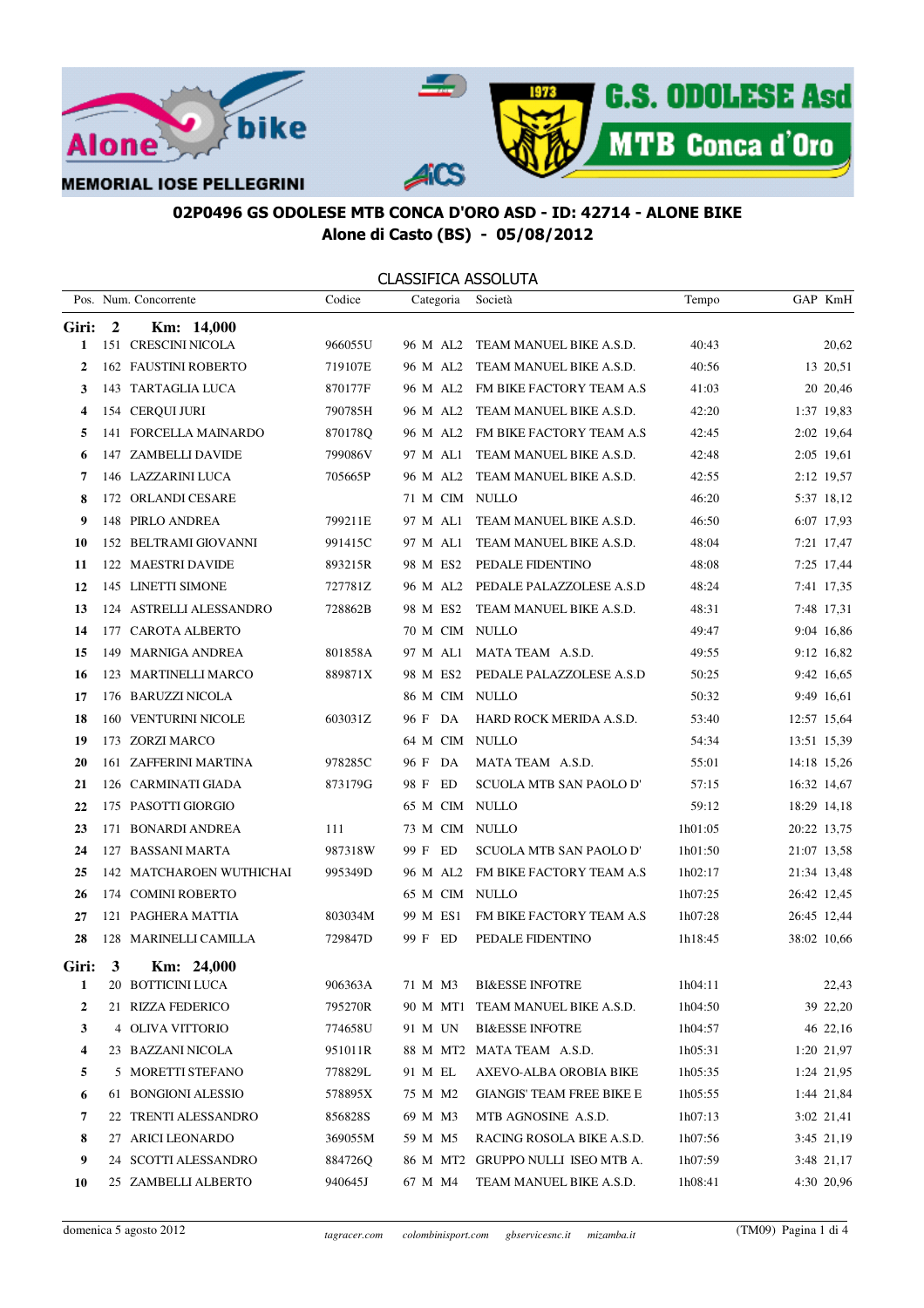

|    | Pos. Num. Concorrente                | Codice   | Categoria | Società                           | Tempo   | GAP KmH     |
|----|--------------------------------------|----------|-----------|-----------------------------------|---------|-------------|
| 11 | 14 VECCHIA SIMONE                    | 935098R  | 95 M JU   | TEAM MANUEL BIKE A.S.D.           | 1h08:45 | 4:34 20,94  |
| 12 | 42 ZANARDELLI EROS MARIO OTT 942253F |          |           | 87 M MT2 SPRINT BIKE LUMEZZANE A. | 1h08:47 | 4:36 20,93  |
| 13 | 38 ALLONI MARCO                      | 853837Q  |           | 86 M MT2 FRANCESCONI              | 1h09:01 | 4:50 20,86  |
| 14 | 100 BIANCHI GIANLUCA                 | 951591L  | 67 M M4   | MDL RACING CREW A.S.D.            | 1h10:25 | 6:14 20,44  |
| 15 | 28 ARNOLDI PIERANGELO                | 809827T  | 74 M M2   | ASD BIKE STORE COSTERMA           | 1h10:26 | 6:15 20,44  |
| 16 | 32 LIGASACCHI STEFANO                | 722024Q  |           | 87 M MT2 G.S.ODOLESE MTB CONCA D  | 1h10:37 | 6:26 20,39  |
| 17 | 58 FAVALORO MICHELE                  | 665567C  | 76 M M2   | FM BIKE FACTORY TEAM A.S          | 1h10:38 | 6:27 20,38  |
| 18 | 19 LOMBARDO FRANCESCO                | 515611J  | 79 M M1   | ZAINA CLUB A.S.D.                 | 1h10:46 | 6:35 20,34  |
| 19 | 109 VIVIANI ROBERTO                  | 621840E  | 56 M M6   | RACING ROSOLA BIKE A.S.D.         | 1h10:54 | 6:43 20,30  |
| 20 | 91 LAVIFABIO                         | 451737 Y | 66 M M4   | CORSETTI A.S.D.                   | 1h10:58 | 6:47 20,29  |
| 21 | 51 CORSINI MARCO                     | 802756C  | 81 M M1   | GRUPPO NULLI ISEO MTB A.          | 1h11:04 | 6:53 20,26  |
| 22 | 84 COLA FABIO                        | 858931T  | 69 M M3   | MTB ITALIA A.S.D.                 | 1h11:15 | 7:04 20,20  |
| 23 | 43 COMINOTTI MATTEO                  | 794296X  |           | 86 M MT2 ZAINA CLUB A.S.D.        | 1h11:49 | 7:38 20,04  |
| 24 | 95 RUMI GUIDO                        | 466739H  | 66 M M4   | TEAM BIKE GUSSAGO A.S.D.          | 1h12:06 | 7:55 19,96  |
| 25 | 8 ZORZI YURI                         | 838959B  | 94 M JU   | ZAINA CLUB A.S.D.                 | 1h12:09 | 7:58 19,95  |
| 26 | 68 PERNINI MARCO                     | 02521824 | 76 M M2   | SPRINT BIKE LUMEZZANE A.          | 1h12:11 | 8:00 19,94  |
| 27 | 49 ALDRIGHETTI GABRIELE              | 996434C  | 79 M M1   | CORSETTI A.S.D.                   | 1h12:43 | 8:32 19,80  |
| 28 | 44 TOSELLI DAVIDE                    | 940626F  |           | 84 M MT2 ZAINA CLUB A.S.D.        | 1h12:45 | 8:34 19,79  |
| 29 | 31 STEFANA TIZIANO                   | 430343C  | 59 M M5   | ZAINA CLUB A.S.D.                 | 1h12:54 | 8:43 19,74  |
| 30 | 56 ANDRINI ENRICO                    | 621860A  | 79 M M1   | MTB AGNOSINE A.S.D.               | 1h13:08 | 8:57 19,68  |
| 31 | 45 BENDOTTI MICHAEL                  | 940633E  |           | 84 M MT2 TEAM MANUEL BIKE A.S.D.  | 1h13:25 | 9:14 19,61  |
| 32 | 115 BRUNATI ANDREA                   | 02521300 | 74 M M2   | PEDALE ORCEANO SACHESG            | 1h13:32 | 9:21 19,57  |
| 33 | <b>46 LISSIGNOLI NICOLA</b>          | 974753C  |           | 83 M MT2 A.S.D. MONTICELLI BIKE   | 1h13:37 | 9:26 19,55  |
| 34 | 59 MANGERINI BALDASSARRE             | 02521582 | 61 M M5   | PITON FUTURA TEAM                 | lh13:44 | 9:33 19,52  |
| 35 | 94 MASCETTI ALESSANDRO               | 704141H  | 67 M M4   | SPRINT BIKE LUMEZZANE A.          | 1h13:47 | 9:36 19,51  |
| 36 | <b>76 SERINA GIUSEPPE</b>            | 579941D  | 71 M M3   | <b>GIANGIS' TEAM FREE BIKE E</b>  | 1h14:00 | 9:49 19,45  |
| 37 | 29 MICHELETTI ENRICO                 | 853664A  | 73 M M2   | <b>G.S.ODOLESE MTB CONCA D</b>    | 1h14:06 | 9:55 19,43  |
| 38 | 97 TURINA CHRISTIAN                  | 579165B  | 66 M M4   | TEAM MANUEL BIKE A.S.D.           | 1h14:09 | 9:58 19,41  |
| 39 | 70 PASINI ANDREA                     | 916311P  | 77 M M2   | TEAM MANUEL BIKE A.S.D.           | 1h14:18 | 10:07 19,37 |
| 40 | 93 LEOGRANDE GIANDOMENICO            | 02521830 | 66 M M4   | SPRINT BIKE LUMEZZANE A.          | 1h14:56 | 10:45 19,21 |
| 41 | 57 SIDDI ROBERTO                     | 02521798 | 81 M M1   | SPRINT BIKE LUMEZZANE A.          | 1h15:19 | 11:08 19,11 |
| 42 | 90 GLISONI GIOVANNI                  | 870560K  | 67 M M4   | A.S.D PERTICA BASSA CICLI         | 1h15:50 | 11:39 18,98 |
| 43 | 80 BICELLI SANDRO                    | 914489R  | 71 M M3   | MTB AGNOSINE A.S.D.               | 1h16:11 | 12:00 18,90 |
| 44 | 2 GIULIANI GIOVANNI FRANCESC 466909D |          | 84 M EL   | LA BICICLETTERIA RACING T         | 1h17:12 | 13:01 18,65 |
| 45 | 88 VERONESI PIETRO                   | 836597F  | 63 M M4   | B.D.M. TEAM                       | 1h17:20 | 13:09 18,61 |
| 46 | 13 BERNA ALESSANDRO                  | 935097G  | 94 M JU   | TEAM MANUEL BIKE A.S.D.           | 1h17:40 | 13:29 18,54 |
| 47 | 69 CHECCHI MARCO                     | 726556W  | 74 M M2   | MTB ITALIA A.S.D.                 | 1h17:55 | 13:44 18,47 |
| 48 | 60 BOTTI LUCIANO                     | 959085U  | 74 M M2   | A.S.D PERTICA BASSA CICLI         | 1h18:00 | 13:49 18,45 |
| 49 | 41 SCHIAVI MICHELE                   | 954828U  | 84 M MT2  | MTB AGNOSINE A.S.D.               | 1h18:34 | 14:23 18,32 |
| 50 | 82 COSTA GERMANO                     | 795422N  | 71 M M3   | TEAM MANUEL BIKE A.S.D.           | 1h19:44 | 15:33 18,05 |
| 51 | 101 RAZA ROCCO                       | 02521810 | 66 M M4   | SPRINT BIKE LUMEZZANE A.          | 1h19:50 | 15:39 18,03 |
|    |                                      |          |           |                                   |         |             |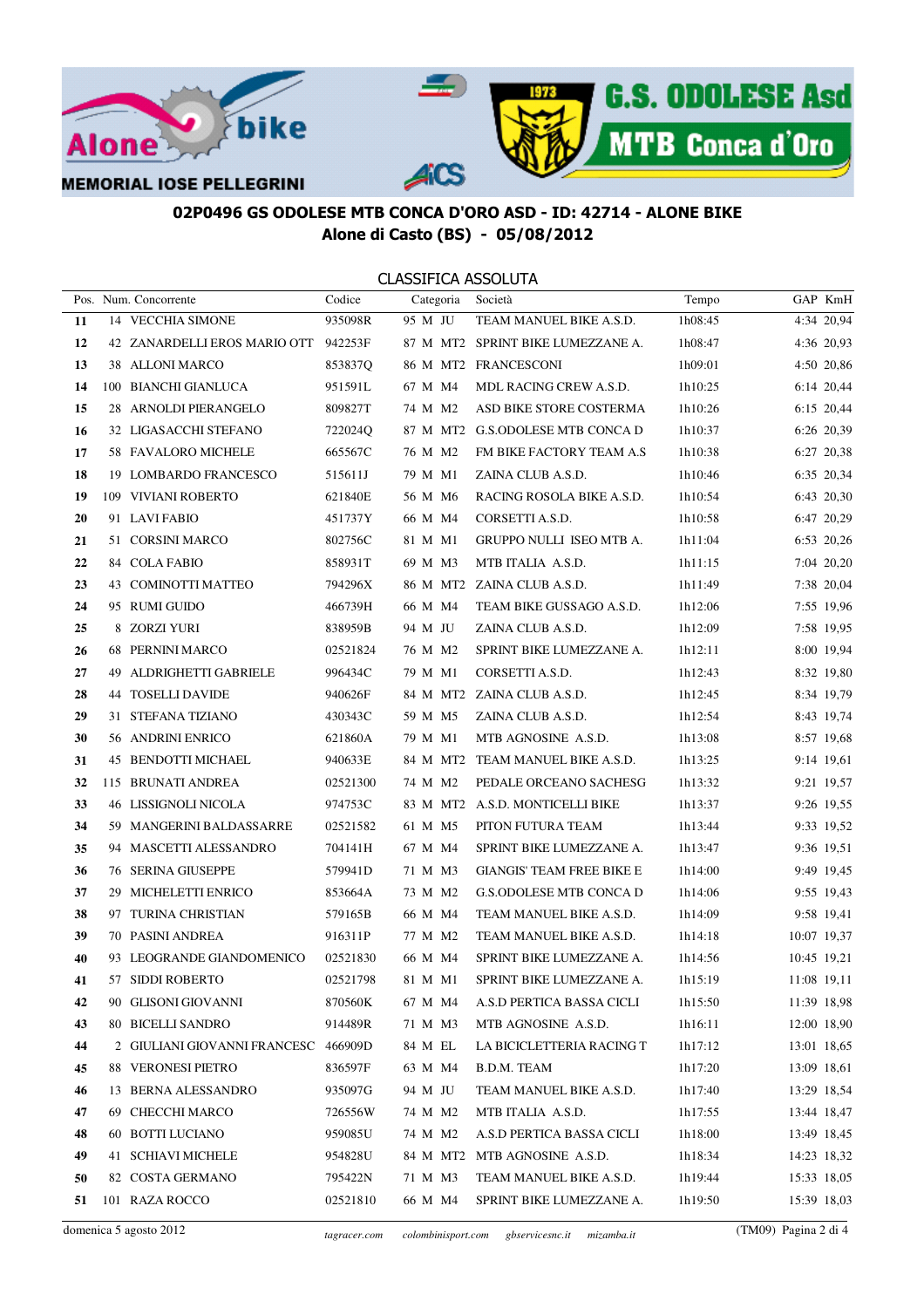

|    | Pos. Num. Concorrente     | Codice   | Categoria | Società                            | Tempo   | GAP KmH     |
|----|---------------------------|----------|-----------|------------------------------------|---------|-------------|
| 52 | 7 MAZZOLDI NICOLA         | 707789N  | 95 M JU   | FM BIKE FACTORY TEAM A.S           | 1h20:18 | 16:07 17,92 |
| 53 | 37 RAGNOLI GIOVANNI       | 724844V  |           | 85 M MT2 G.S.ODOLESE MTB CONCA D   | 1h20:55 | 16:44 17,79 |
| 54 | 79 CORTESI GIACOMO        | 522254T  | 69 M M3   | <b>GRUPPO NULLI ISEO MTB A.</b>    | 1h20:57 | 16:46 17,78 |
| 55 | 98 USARDI GABRIELE        | 859151E  | 64 M M4   | TEAM MANUEL BIKE A.S.D.            | 1h21:22 | 17:11 17.69 |
| 56 | 105 SALVADORI FAUSTO      | 986973N  | 62 M M5   | TEAM MANUEL BIKE A.S.D.            | 1h21:45 | 17:34 17,61 |
| 57 | 104 GHIZZARDI SIMONE      | 791179E  | 61 M M5   | G.S.ODOLESE MTB CONCA D            | 1h21:47 | 17:36 17,60 |
| 58 | 10 PRANDELLI SIMONE       | 706239M  | 94 M JU   | FM BIKE FACTORY TEAM A.S           | 1h22:38 | 18:27 17,42 |
| 59 | 9 TOSI NICOLO'            | 894506P  | 94 M JU   | ASSOC.SCUOLA NAZ.MTB OA            | 1h23:34 | 19:23 17,22 |
| 60 | 63 PETRALIA DOMENICO      | 915837E  | 74 M M2   | GRUPPO NULLI ISEO MTB A.           | 1h23:50 | 19:39 17,17 |
| 61 | 83 SIMPSI PIERGIORGIO     | 795424Q  | 69 M M3   | TEAM MANUEL BIKE A.S.D.            | 1h23:53 | 19:42 17,16 |
| 62 | 96 PADOVANI GIORGIO       | 900396   | 66 M M4   | <b>TEAM DILIE CICLI</b>            | 1h24:04 | 19:53 17,12 |
| 63 | 47 BARBIERI SIMONE        | 805731W  | 78 M M1   | FM BIKE FACTORY TEAM A.S           | 1h24:25 | 20:14 17,05 |
| 64 | 89 BONELLI ROBERTO        | 776056E  | 67 M M4   | A.S.D PERTICA BASSA CICLI          | 1h24:33 | 20:22 17,03 |
| 65 | 86 PEDRETTI ENRICO        | 991041Q  | 72 M M3   | A.S.D. MONTICELLI BIKE             | 1h24:34 | 20:23 17,02 |
| 66 | 102 FELINI ANACLETO       | 867734W  | 59 M M5   | <b>GIANGIS' TEAM FREE BIKE E</b>   | 1h24:44 | 20:33 16,99 |
| 67 | 74 GIACOMINI STEFANO      | 903894M  | 71 M M3   | FM BIKE FACTORY TEAM A.S           | 1h24:53 | 20:42 16,96 |
| 68 | 99 ZUABONI LUCA           | 947787U  | 65 M M4   | MTB SOPRAZOCCO A.S.D.              | 1h25:03 | 20:52 16,93 |
| 69 | 110 BELTRAMI ADORITO      | 705878M  | 57 M M6   | TEAM MANUEL BIKE A.S.D.            | 1h25:22 | 21:11 16,86 |
| 70 | 48 MORELLI LUCA           | 02523542 | 80 M M1   | CSI CICLOBRESCIA                   | 1h25:34 | 21:23 16,82 |
| 71 | 67 MAZZOLDI NICHI         | 662639R  | 76 M M2   | PADUANO MARTINA RACING             | 1h26:11 | 22:00 16,70 |
| 72 | 53 VENTURELLI SIMONE      | 703590F  | 80 M M1   | GRUPPO NULLI ISEO MTB A.           | 1h26:58 | 22:47 16,55 |
| 73 | 131 TASCA SERENA          | 921263U  | 95 F DJ   | FM BIKE FACTORY TEAM A.S           | 1h27:01 | 22:50 16,54 |
| 74 | 92 CIGOLINI GRAZIANO      | 706684C  | 68 M M3   | SPRINT BIKE LUMEZZANE A.           | 1h27:04 | 22:53 16,53 |
| 75 | 66 BOGINI MASSIMILIANO    | 797242B  | 76 M M2   | A.S.D. MECWOR MW TEM               | 1h28:27 | 24:16 16,27 |
| 76 | 81 ALGERI MASSIMO         | 801054X  | 69 M M3   | OROBIE CUP MTB - A.S.D.            | 1h28:43 | 24:32 16,23 |
| 77 | 114 CAMOSSI MASSIMO       | 02521779 | 59 M M5   | SPRINT BIKE LUMEZZANE A.           | 1h29:11 | 25:00 16,14 |
| 78 | 78 CALEFATO CESARE        | 843657H  | 69 M M3   | GRUPPO NULLI ISEO MTB A.           | 1h29:28 | 25:17 16,09 |
| 79 | 77 BONARDI SANDRO         | 840936S  | 68 M M3   | GRUPPO NULLI ISEO MTB A.           | 1h30:16 | 26:05 15,95 |
| 80 | 36 BADINI GIACOMO         | 945978H  |           | 90 M MT1 A.S.D PERTICA BASSA CICLI | 1h31:51 | 27:40 15,67 |
| 81 | 117 ROCCHI DAVIDE         | 777198b  |           | 84 M MT2 LE MARMOTTE LORETO ASD    | 1h32:07 | 27:56 15,63 |
| 82 | 62 DELPANNO STEFANO       | 710877C  |           | 74 M M2 GRUPPO NULLI ISEO MTB A.   | 1h32:12 | 28:01 15,61 |
| 83 | 118 BONAITA GIACOMO BRUNO | 777211f  |           | 84 M MT2 LE MARMOTTE LORETO ASD    | 1h34:25 | 30:14 15,24 |
| 84 | <b>65 BONATTI SIMONE</b>  | 2855175  | 74 M M2   | ASD SAN MARTINO D/BATTA            | 1h35:04 | 30:53 15,14 |
| 85 | 112 MABRITTO VALENTINA    | 722183M  | 83 F W1   | <b>OBIETTIVO AVVENTURA AS</b>      | 1h35:35 | 31:24 15,06 |
| 86 | 113 PASINI SILVIA         | 882512G  | 72 F W2   | ZAINA CLUB A.S.D.                  | 1h39:32 | 35:21 14,46 |
| 87 | 111 CIVIDATI MICHELA      | 915893F  | 89 F W1   | GRUPPO NULLI ISEO MTB A.           | 1h42:09 | 37:58 14,09 |
| 88 | 71 PRANDINI DIEGO         | 940634F  | 77 M M2   | TEAM MANUEL BIKE A.S.D.            | 1h46:02 | 41:51 13,57 |
| 89 | 30 FRANCINI SIMONE        | 868620R  |           | 84 M MT2 A.S.D PERTICA BASSA CICLI | 43:34 2 |             |
| 90 | 40 BERTOLOTTI ANDREA      | 798610R  |           | 93 M MT1 MATA TEAM A.S.D.          | 52:30 2 |             |
| 91 | <b>75 BARDINI ENRICO</b>  | 2638704  | 70 M M3   | <b>FORMIGOSA SC</b>                | 52:38 2 |             |
| 92 | 50 VITULO GIACOMO         | 963150H  | 81 M M1   | FM BIKE FACTORY TEAM A.S           | 58:17 2 |             |
|    |                           |          |           |                                    |         |             |